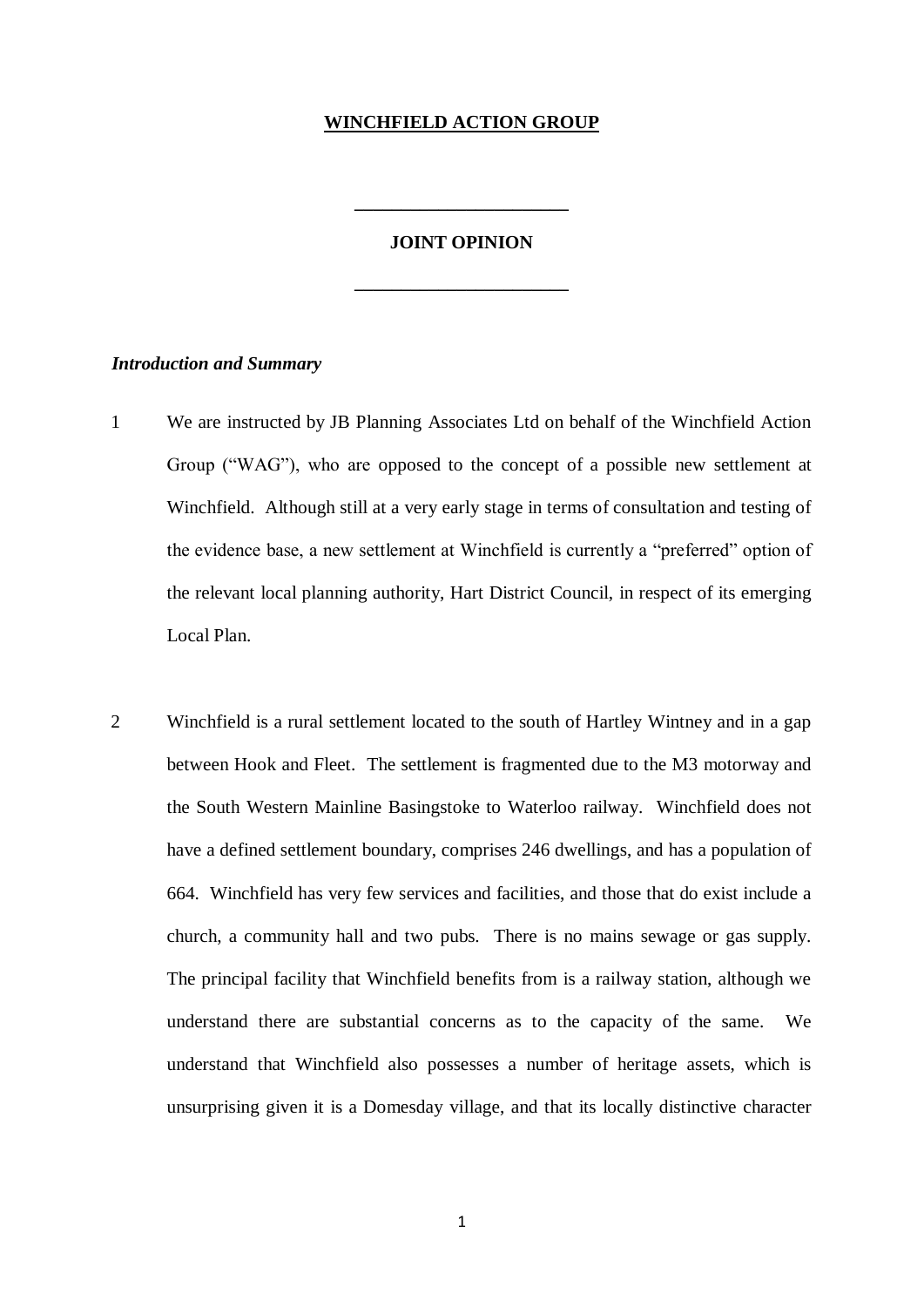and surrounding landscape are highly valued both by residents and by the many who come to the area for amenity and recreational purposes.

- 3 Of particular concern to those instructing us, the Council has very recently purported to effect a "volte face" whereby a second regulation 18 consultation exercise, long promised in the Council's LDS (including during the course of the first regulation 18 consultation), has been scrapped, the intention now being to proceed, after "testing", straight to a regulation 19 exercise in the autumn of 2015 on the draft submission version of the Local Plan. We are asked to advise WAG whether the Council's streamlined process, omitting the previously advertised second regulation 18 consultation exercise, would be lawful, and if not whether the issue can be pursued by way of an application for a judicial review in advance of the adoption of the Local Plan and the 6 week challenge period identified in a113 of the Planning and Compulsory Purchase Act 2004 ("the 2004 Act").
- 4 In summary, for the reasons explained in more detail below, the course on which the Council has currently set itself is likely to be unlawful (and these are points which can be taken both during the examination itself, as well as by way of an application for judicial review issued prior to submission of the draft Plan) in that:
	- 4.1 Failure to afford the opportunity for a further regulation 18 consultation exercise is likely to be unlawful because:
		- a. The exercise was very general and high level (for reasons developed at paragraph 22 below). Once (following "testing") there is "flesh on the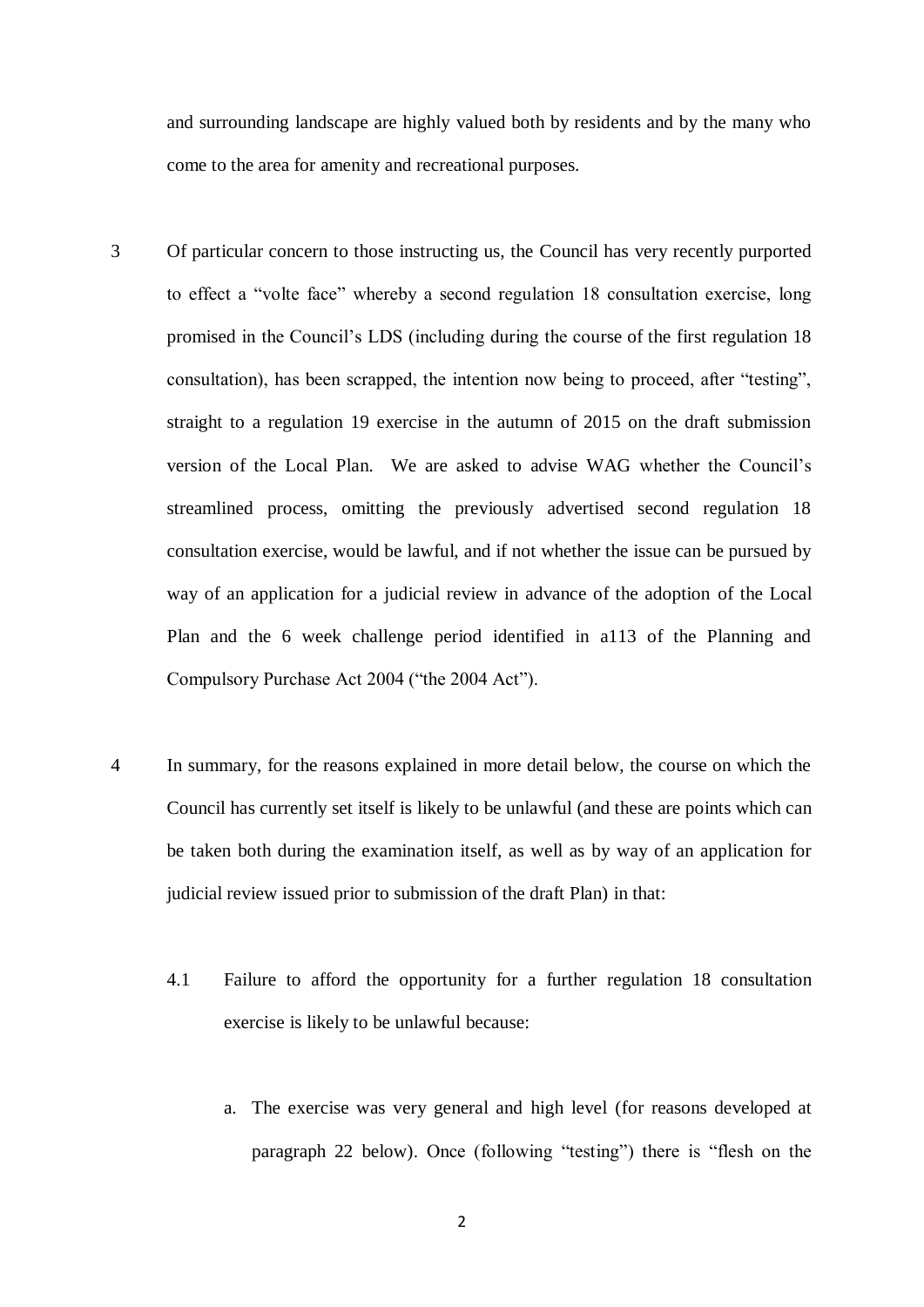bone" as to what the various Options actually mean in practice (and what the environmental benefits and costs of each will be), it is only then that real decisions can be made regarding housing distribution. In our view, a failure to afford an opportunity for regulation 18 consultation at that stage would be a clear breach of (a) Regulation 18 of the 2012 Regulations, (b) Regulation 13 of the 2004 Regulations, and (c) paragraph 155 of the NPPF (which "must" be taken into account by the Council, per section 19 of the 2004 Act).

- b. Unless the Council re-instates a further regulation 18 consultation exercise at the appropriate time, it will (a) be acting contrary to the legitimate expectation of those who either did or did not submit consultation responses in the August – October 2014 exercise, that they would have a further opportunity to make representations once the "specifics" of the plan were better developed, and will (b) constitute a breach of section 19(1) of the 2004 Act that "local development documents must be prepared in accordance with the local development scheme", which cannot in our view permit what is effectively a retrospective amendment that would prejudice consultees.
- c. There was no consultation on the extent of housing need that should be met within the District. Indeed, there is no evidence that to date there has been any consideration by the Council of the "reasonable alternative<sup>[s]"</sup> of providing less than the OAN, on environmental grounds.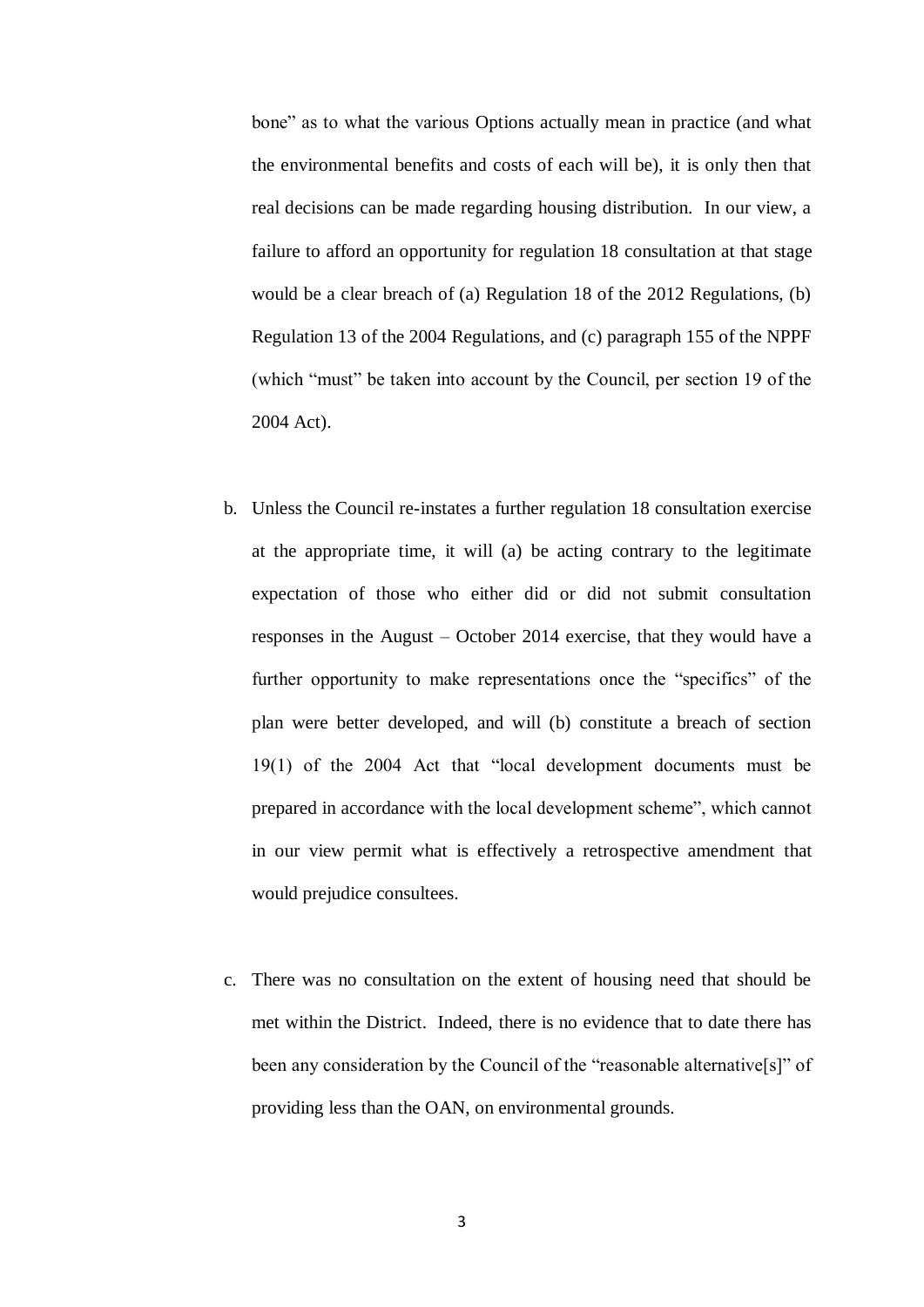- d. There has been no regulation 18 consultation at all on issues such as employment, retail, transport, infrastructure (or, indeed, anything other than housing distribution). It is inconceivable that a coherent and sound local plan could emerge without addressing most (at least) of these issues. Thus, the Council presently appears to be in a hopeless position if it maintains its current course. Either it will proceed with a plan that does not address fundamental matters (thereby exposing itself on the "soundness" issue), or it will incorporate matters which have indisputably not been the topic of *any* regulation 18 consultation.
- e. The regulation 18 exercise was conducted at a time when the "duty to cooperate" discussions with Rushmoor and Surrey Heath were at a very early stage. So long as the Council pursues such discussions in the robust and inquisitive manner which is expected of it, it is presently unclear what additional (or reduced) proposals will emerge in terms of the District's proposed housing provision. In the event that the general position materially changed between August 2014 and the outcome of "duty to cooperate" discussions, it would be most surprising if the Council opted not to engage in public consultation on the same. In particular, the criticisms of the Council's first regulation 18 consultation exercise as misleadingly incomplete will be re-inforced if the preference for Option 4 leads to increased housing requirements in consequence of the outcome of "duty to co-operate" discussions.

4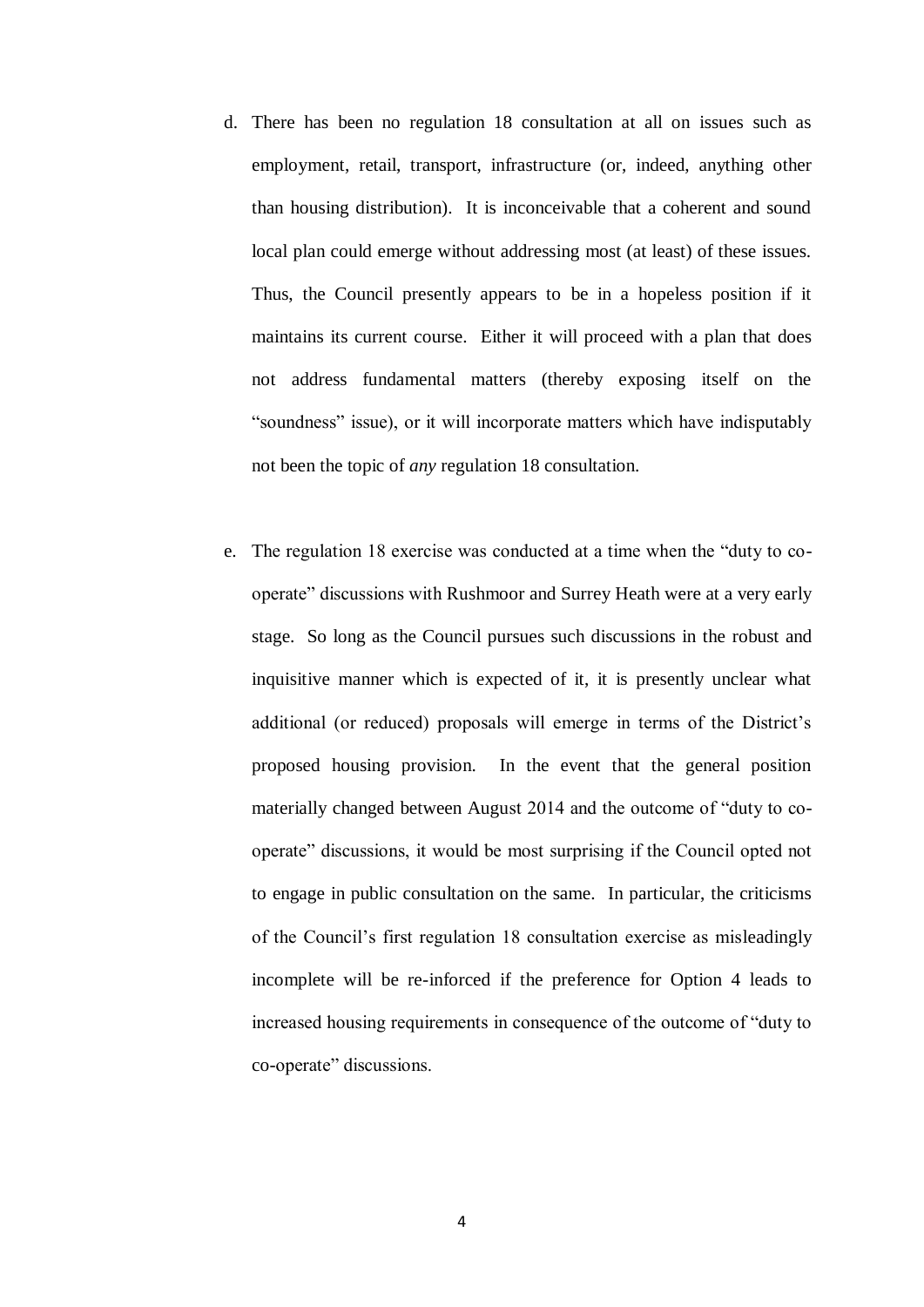- 4.2 As noted above, there is no evidence to date that the Council has considered the "reasonable alternative" of not providing the full OAN within its area, and setting a lower "policy on" requirement, because the environmental cost is simply too high. When this reasonable alternative has been properly considered and tested by the Council, it too should form the basis of the further regulation 18 consultation.
- 4.3 A judicial review raising points of procedural illegality which is issued prior to submission of the draft Local Plan for examination will not fall foul of the ouster provisions in s113 of the 2004 Act: see *The Manydown Company Limited v Basingstoke and Deane Borough Council* [2012] EWHC 977 and *IM Properties Development Limited v Lichfield District Council* [2014] EWHC 2440. Unless the Council addresses the matters set out in this Joint Opinion, the points in question can be pursued either by way of an application for judicial review (issued prior to submission, and within the 6 week period following the decision which is the subject matter of the challenge), or during the examination.

## *Factual background*

5 Before considering the legality of the course on which the Council has recently set itself, it is important to consider the factual background against which the current issues arise.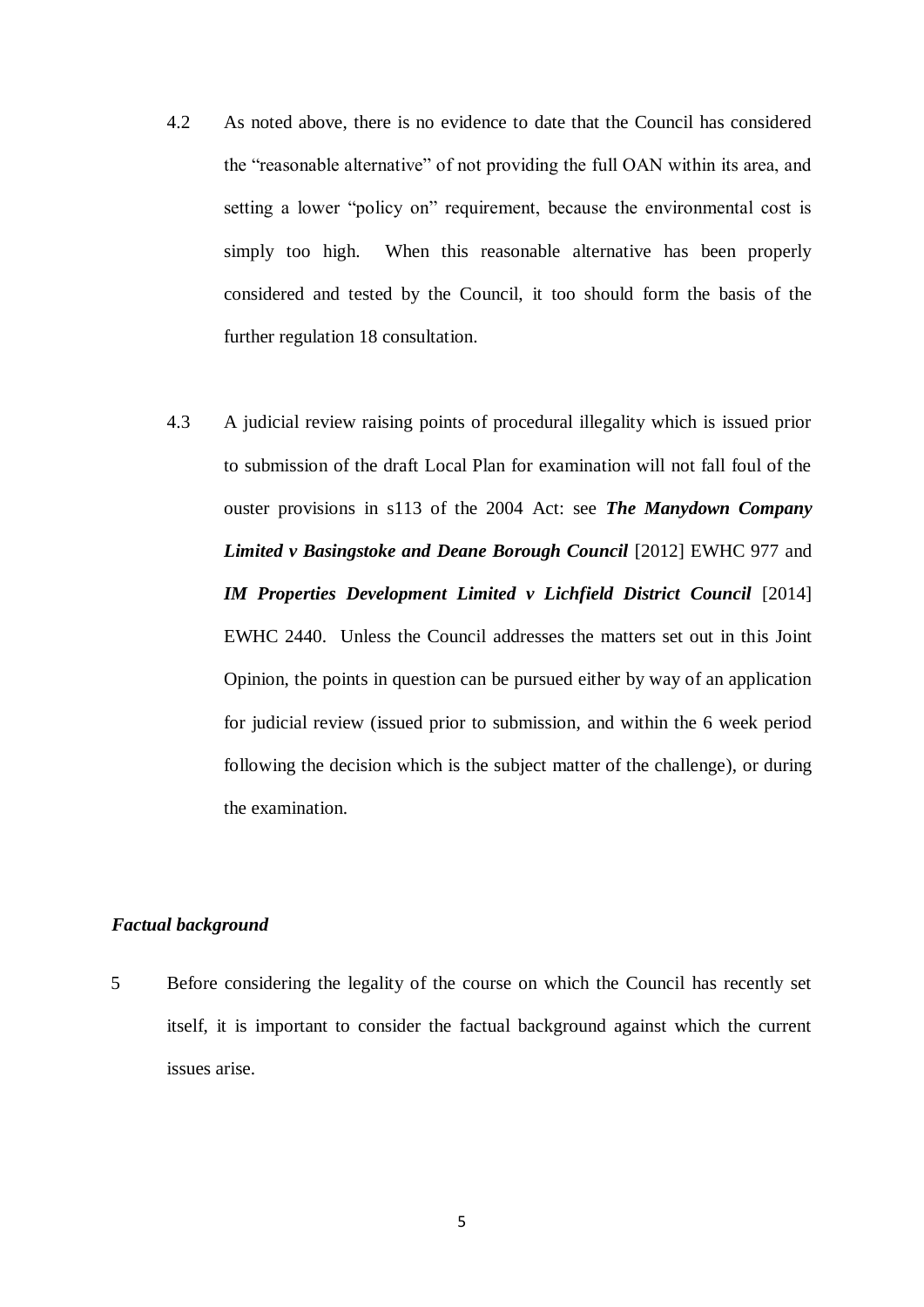- 6 The Council had an earlier attempt to adopt a Local Plan. But in 2013, this was rejected on grounds of a failure to comply with the duty to co-operate, as well as the quality of the supporting evidence base regarding housing requirements. WAG is concerned to assist the Council to ensure that the same fate does not befall the new emerging Local Plan, although there are different potential failings which are the specific subject of this Joint Opinion.
- 7 In May 2014 a draft updated SHMA was provided to the Council. (This has now been finalised, in December 2014, in what we understand are materially similar terms.) The SHMA covered three local authorities, Hart, Rushmoor and Surrey Heath, which were assessed as comprising a single HMA. (In due course, those instructing us will need to consider and make representations as appropriate on whether the characterisation of the three districts as a single HMA is capable of justification.) The SHMA assessed an OAN (objectively assessed need) for 24,414 new homes in the period 2011-32, with Hart's share being 7,534 (359pa). The Council's position is that, by way of existing commitments, it can accommodate about 3,500 of these new homes, leaving a balance on the full OAN for Hart of 4,000.
- 8 In August October 2014, the Council conducted a regulation 18 consultation exercise on a "Housing Development Options Consultation Paper". Five Options were put forward, being (1) Settlement Focus (between 580 and 875), (2) Dispersal Strategy (up to 4,000 units), (3) Focused Growth (Strategic Urban Extensions) (up to 3,500 new homes), (4) Focused Growth (New Settlement) (at least 4,000 new homes), and (5) Focusing development away from the Thames Basin Heaths SPA Zone of Influence. Specific sites were not put forward for any of these 5 Options. In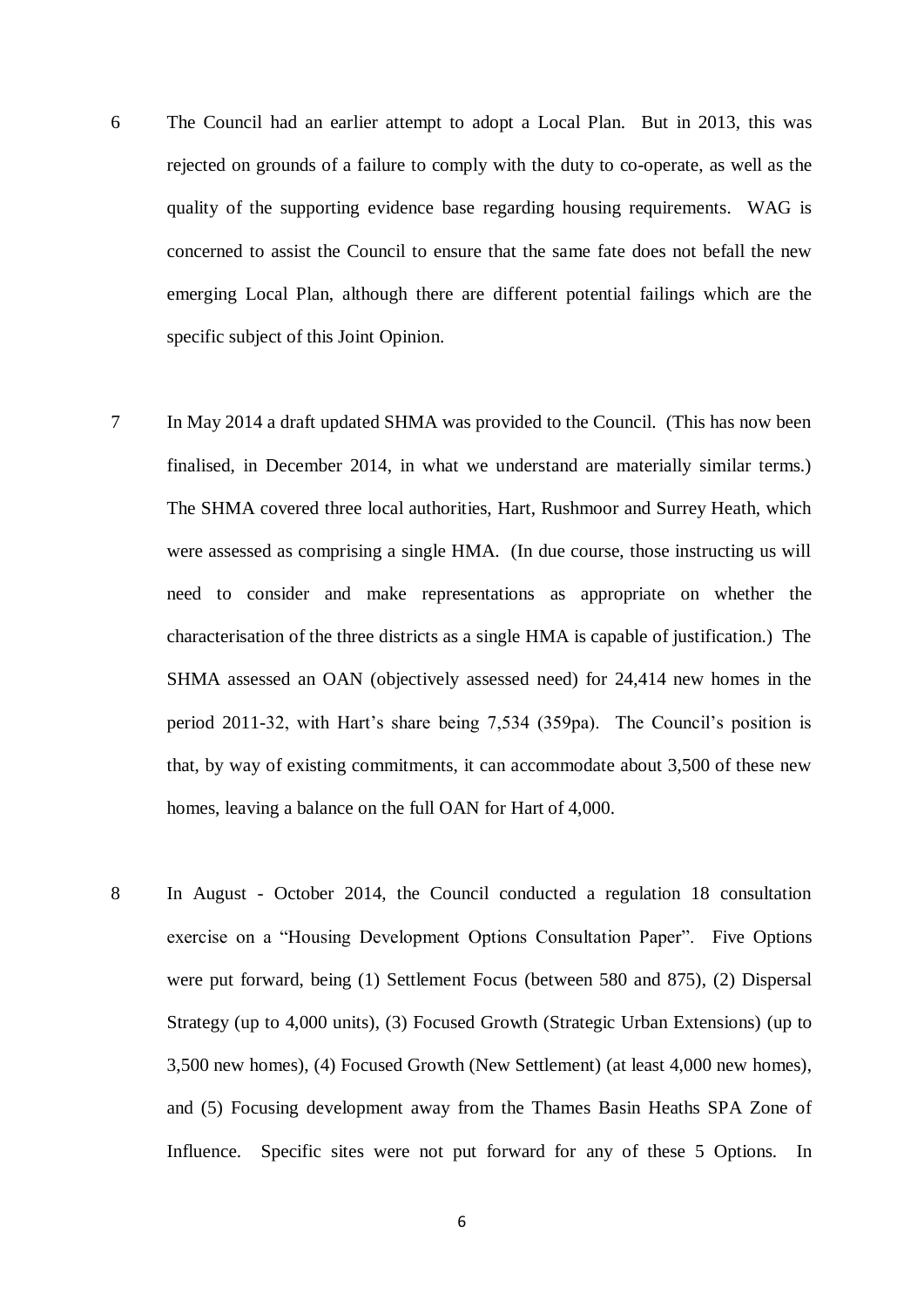particular, Option 4 was a consultation merely on the principle of a new settlement. It was not a consultation on Winchfield as the only such permutation under Option 4. The questions posed in the consultation exercise invited respondents to rank the various Options, to state whether Hart's smallest villages and hamlets should see some new housing, to identify where any Option 4 new settlement should be located, and to state whether there were any other possible housing development options and for any other comments.

- 9 The consultation exercise ran between August and October 2014. The Council prepared a paper summarising consultation responses. It showed a measure of support for each of the Options from the 550 or so respondents, although there was a preponderance in favour of Options 1 and 4. In response to the question as to where a new settlement might go, the paper indicates, at pages 22-27, a long list of identified locations / areas, of which Winchfield was but one.
- 10 The confusion as regards "Option 4" is evident from the lack of a consultation response of Hartley Wintney Parish Council. In a 4/11/14 letter, that body has complained to the Council that it chose not to respond to the consultation given its "high level strategic" nature, and the fact that Winchfield was not specifically identified as the option being consulted on. The letter noted that it was anticipated that the opportunity to make representations would be taken in the  $2<sup>nd</sup>$  regulation 18 process then set out in the LDS, once specific proposals had emerged. The foregoing is also reflected in minutes of the Parish Council's 3 November 2014 meeting with which we have been provided.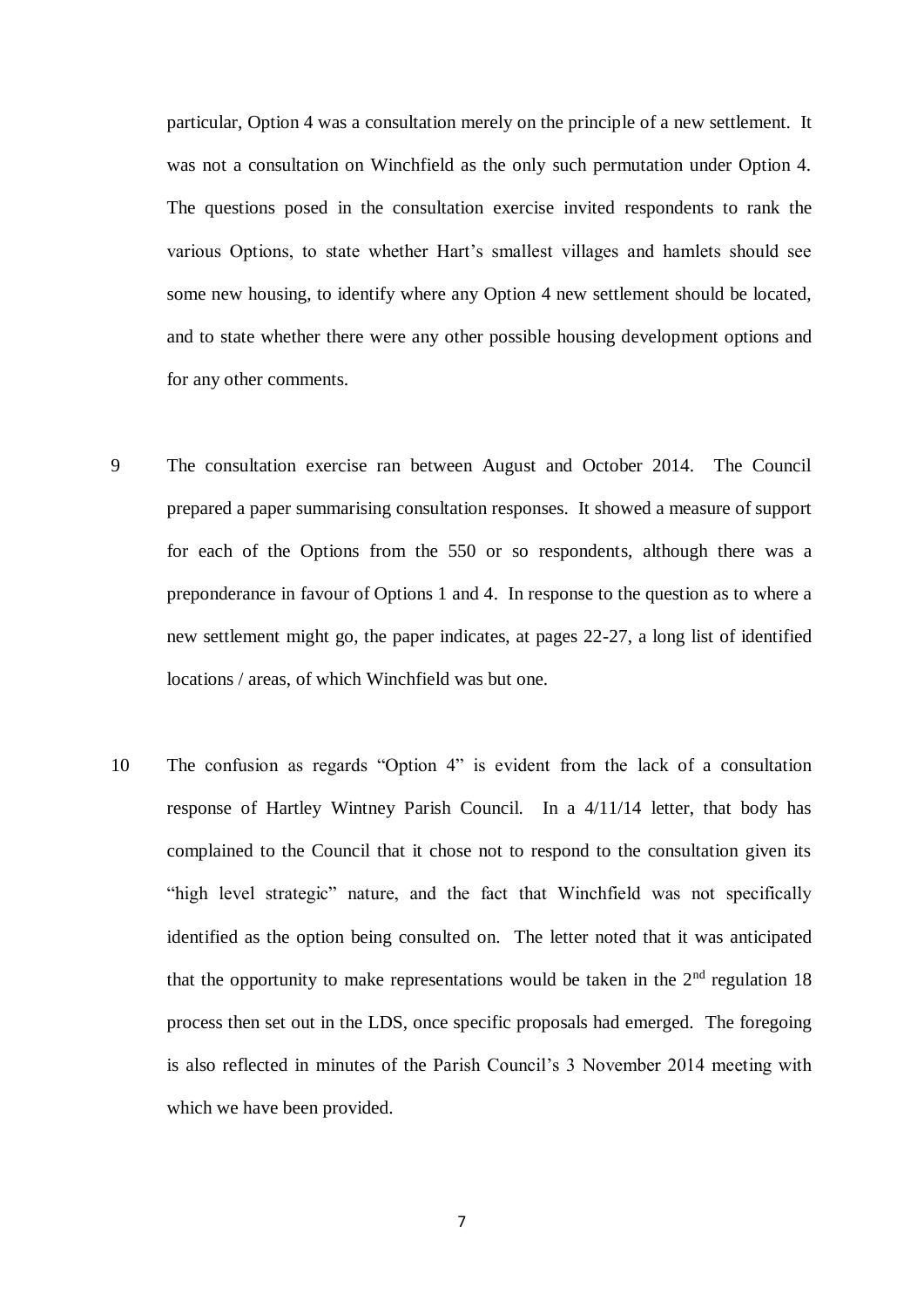- 11 At its meeting on 27/11/14, the Council resolved that its "preferred housing distribution, subject to testing" envisaged c750 dwelling on brownfield sites, 100-650 dwellings on sites adjoining settlement boundaries, 0-600 dwellings on "strategic urban extensions (no individual site identified)" and  $1,800 - 2,400$  dwellings at a "new settlement at Winchfield". Amendments to remove the specific identification of Winchfield were voted down. The "preferred housing distribution" adopted thus envisages contributions from each of Options  $1 - 4$  from the Housing Development Options Consultation Paper, although the most significant single contribution is from Winchfield.
- 12 The report to the 27/11/14 meeting contended (paragraph 1.3) that Winchfield was "the only area that has sufficient land identified and promoted for development that would create the critical mass needed to support a sustainable new settlement". The 27/11/14 report also noted, at paragraph 3.4, that the 4,000 dwelling "balance" takes no account of the potential for accommodating a share of the assessed OAN of Rushmoor and Surrey Heath. It noted that both authorities had requested Hart to accept a proportion of their needs (1,700 and 1,400 respectively), but the result of any detailed "duty to co-operate" discussions were not presently known. On any view, this issue introduces a very considerable uncertainty as to the emerging contents of the draft Local Plan.
- 13 At a subsequent Council meeting on 8/1/15, the Council noted the emergence of a new SHLAA site at Murrell Green (proposing 1,800 units), and agreed the approach to the testing of sites (which was to include proposed or newly emerging "strategic development opportunities"). It was also resolved that the Chief Executive should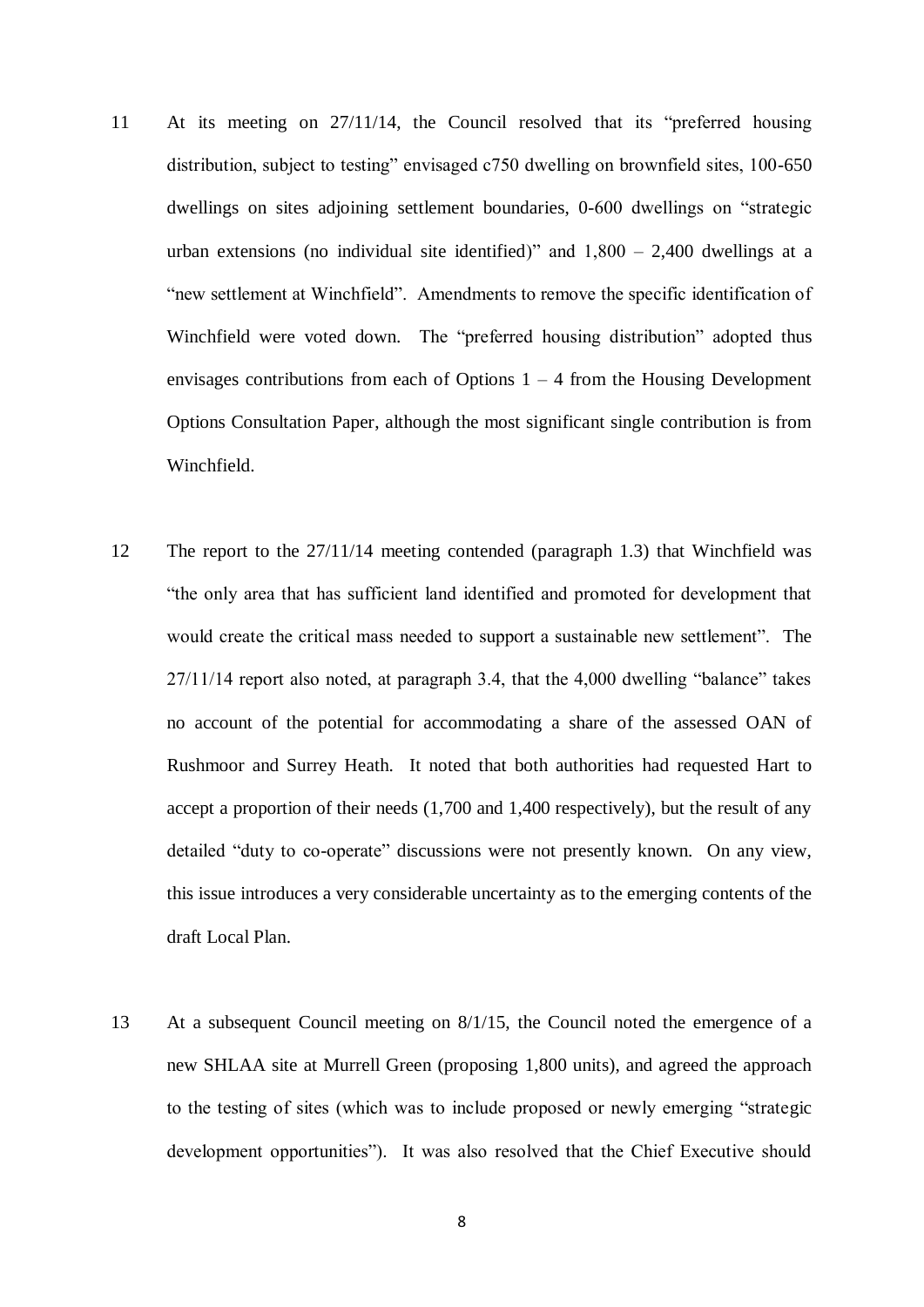"ensure that the Council engages constructively, actively and on an ongoing basis, with local parish councils on the testing of the new settlement and strategic development options".

- 14 On 16/2/15, an updated LDS (the fourth) was published. The version replaced (which dated from April 2014) had made provision for a second regulation 18 consultation exercise in March 2015. The new LDS scraps that step, and indicates a present intention to proceed straight to regulation 19 consultation on a pre-submission version in the autumn of 2015. It can be noted that, quite apart from potential legal flaws considered below, there is a clear tension between the resolution of the Council on 8/1/15 cited above, and the amendment to the LDS to remove such a step.
- 15 It appears to be the case that removing the proposed second regulation 18 consultation was an idea that emerged from the Council's meeting with a PINS Inspector who was advising informally on the emerging Local Plan. A note of the relevant meeting, which has been supplied by the Council in response to a FOIA request, records (p3) the Inspector's advice as being: "Keep consultation to a minimum in accordance with Regs. Don't need a draft plan consultation, but make sure the SA work is done properly, with options tested. If substantial changes are needed, then need to reconsult rather than proceed straight to submission". As the note is apparently in draft, it is presently unclear if the Inspector agrees that this fully and accurately reflects his advice.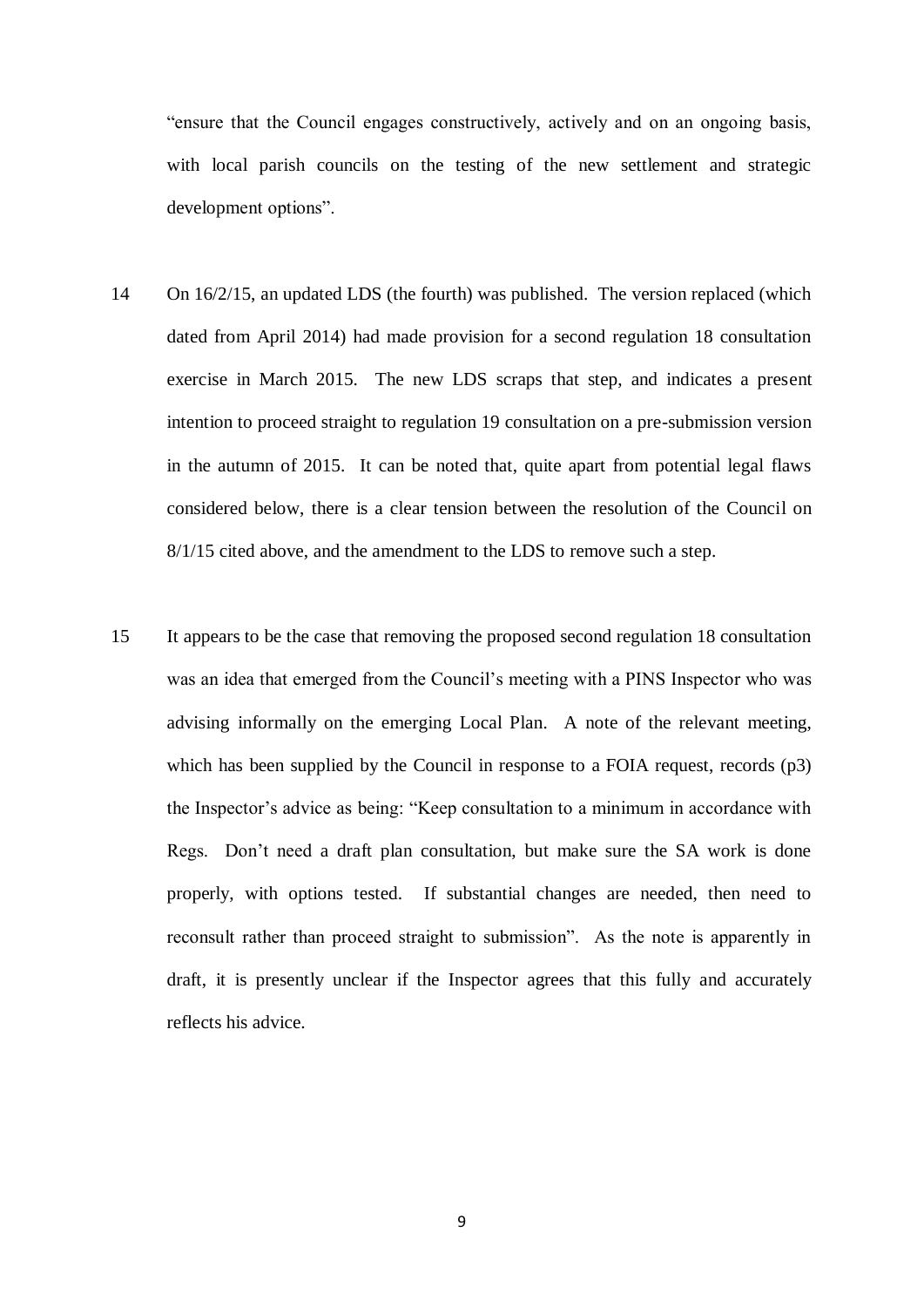#### *Legal and policy context*

- 16 There are a number of relevant statutory requirements set out in sections 19 and 20 of the 2004 Act, including:
	- 16.1 That "local development documents must be prepared in accordance with the local development scheme": section 19(1).
	- 16.2 That in preparing the document, the local planning authority "must have regard to" inter alia "national policies and advice contained in guidance issued by the Secretary of State": section 19(2)(a). This would include the NPPF and PPG.
	- 16.3 A sustainability appraisal must be conducted and reported on: section 19(5).
	- 16.4 The purpose of the examination is to assess, inter alia, whether the submitted draft plan (a) has complied with the requirements of the Town and Country Planning (Local Planning) (England) Regulations 2012 [SI 2012/767] ("the 2012 Regulations") and of the Environmental Assessment of Plans and Programmes Regulations 2004 [SI 2004/1633] ("the 2004 Regulations"), and (b) whether it is "sound": section 20.
- 17 The 2012 Regulations. Regulation 18 of the 2012 Regulations provides that a local planning authority "must" (a) notify various persons including affected residents "of the subject of a local plan which the local planning authority propose to prepare", (b) invite representations "about what a local plan with that subject ought to contain", and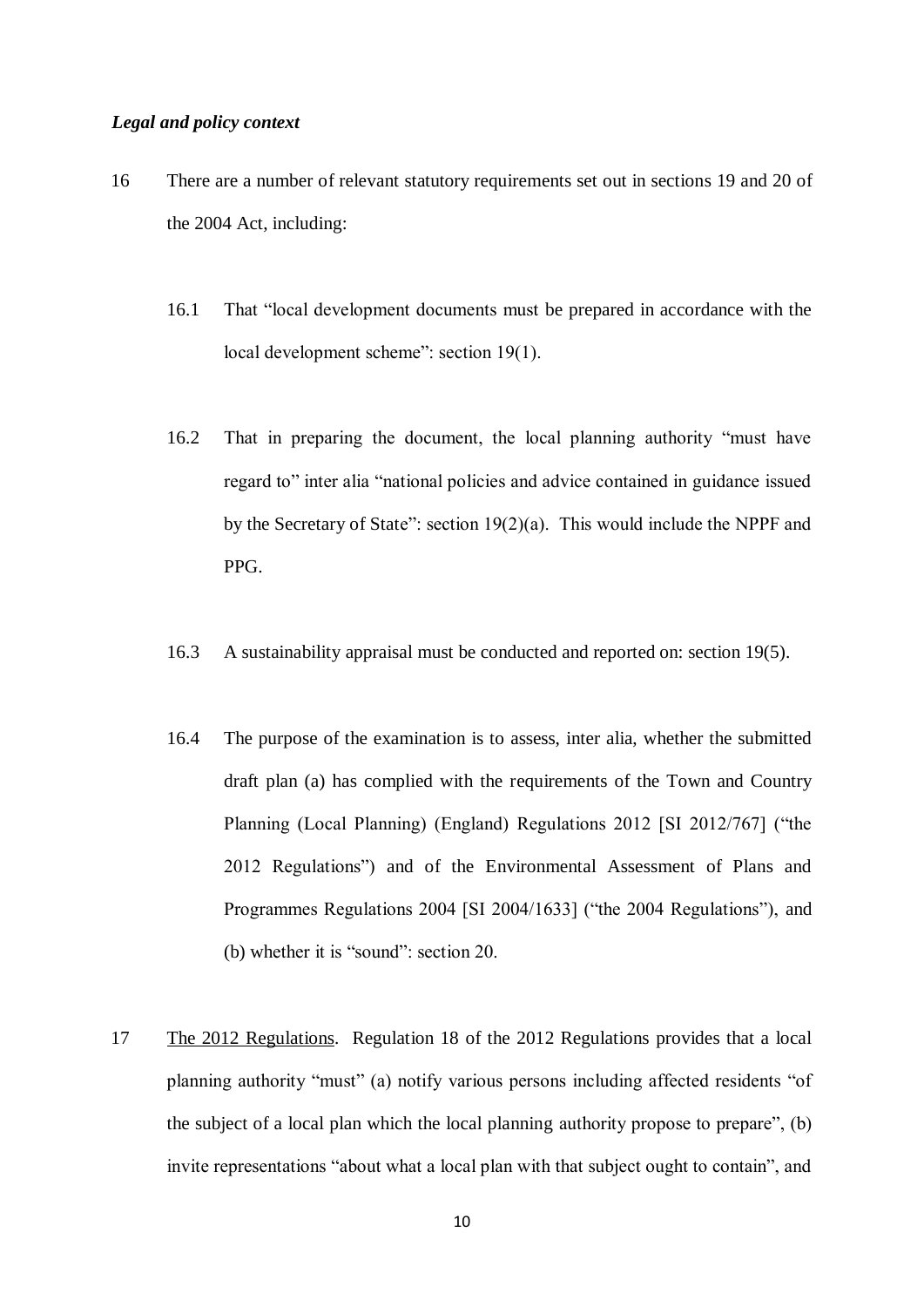(c) "must take into account" any such representations when preparing the local plan. Regulation 18 does not preclude more than one round of public consultation, and it is very common for local planning authorities to engage in two or more such exercises. Although additional consultation exercises introduce a further step into the process, they are capable of reducing time overall if thereby obviating the need for, or merit in, procedural objections as to inadequate consultation. They also create public confidence in the process and its outcomes.

- 18 Regulation 19 of the 2012 Regulations provides for the provision of an opportunity to make representations on the proposed submission version of the plan. Such representations are then, in the usual course, considered during the examination of the submitted version of the plan.
- 19 The 2004 Regulations. In a case such as the present, regulation 12(2) requires the preparation of an "environmental report" to "identify, describe and evaluate the likely significant effects on the environment of (a) implementing the plan or programme, and (b) reasonable alternatives taking into account the objectives and geographical scope of the plan or programme". Regulation 13 requires "effective consultation" on the environmental report and draft plan together. There is a live issue as to whether the 2004 Regulations have accurately and fully transposed, at least by themselves, the provisions of Article 6(2) of the SEA Directive requiring "an early and effective opportunity within appropriate time frames to express their opinion on the draft plan or programme and the accompanying environmental report before the adoption of the plan or programme or its submission to the legislative procedure".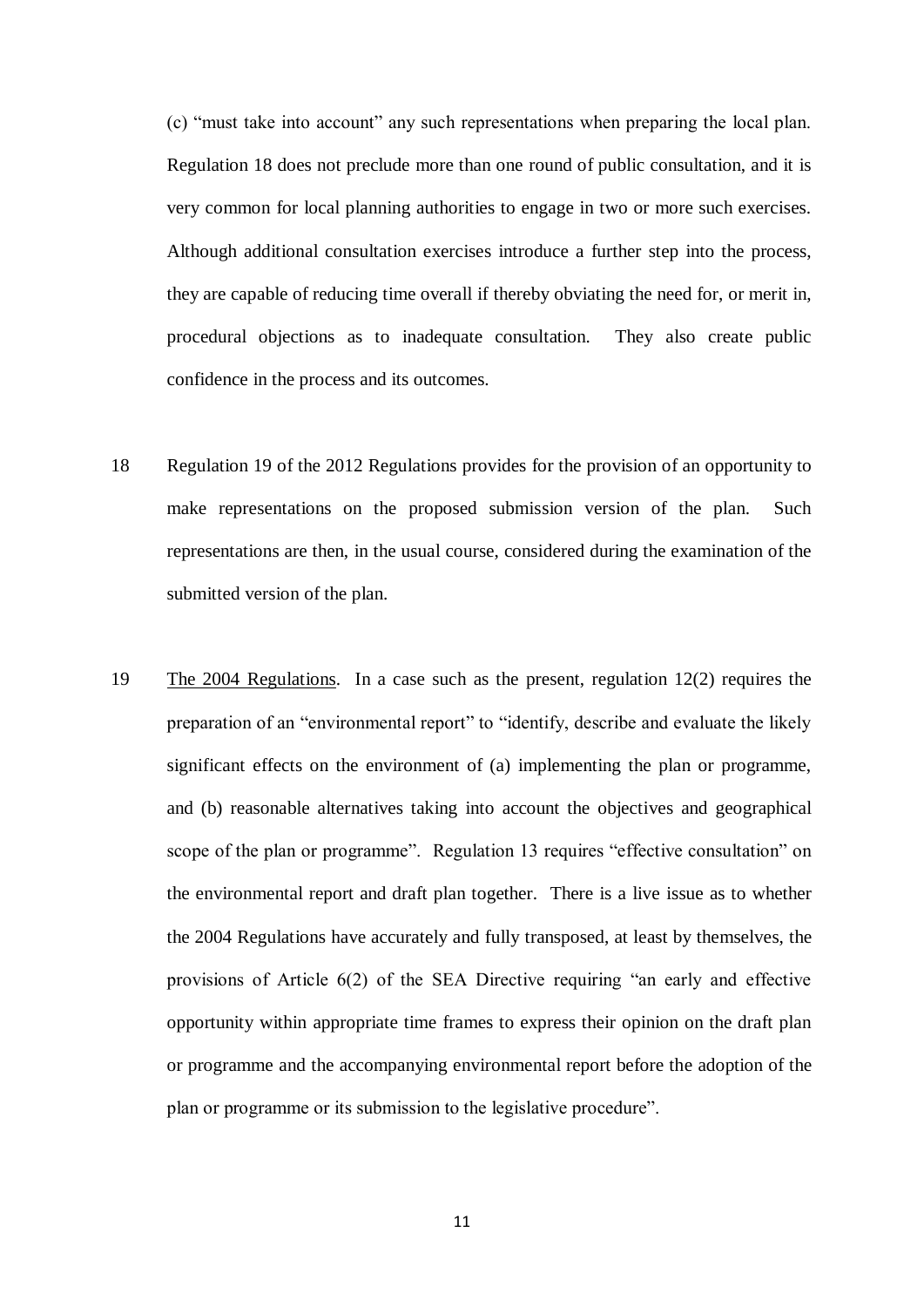- 20 The NPPF and PPG. There are numerous provisions within these documents which are relevant to the plan-making process and the assessment of soundness. For present purposes, these include the following provisions within the NPPF:
	- 20.1 Paragraph 47 of the NPPF requires local planning authorities to use their evidence base to meet the full objectively assessed housing needs of their district "as far as is consistent with the policies set out in this Framework". Similarly, paragraph 14 of the NPPF provides that for plan-making the full OAN should be met unless the adverse impacts of doing so "substantially and demonstrably" outweigh the benefits, or specific policies in the NPPF indicate that development should be restricted. Thus, while it is necessary to assess by way of starting point what the OAN is within a District, there is a second stage of the process whereby the extent to which the OAN can be met in a manner "consistent with the policies" of the NPPF requires to be assessed. This new two-stage exercise, potentially resulting in a "policy on" figure which is below the OAN was confirmed by the Court of Appeal in *City and District of St Albans v Hunston Properties Limited* [2013] EWCA Civ 1610 and *Solihull Metropolitan Borough Council v Gallagher Estates Ltd* [2014] EWCA Civ 1610.
	- 20.2 Paragraph 155 of the NPPF requires "early and meaningful engagement and collaboration" in respect of the preparation of local plans.
	- 20.3 The elements of "soundness" are described at paragraph 182 of the NPPF. They include that the plan should be positively prepared (ie, meeting the OAN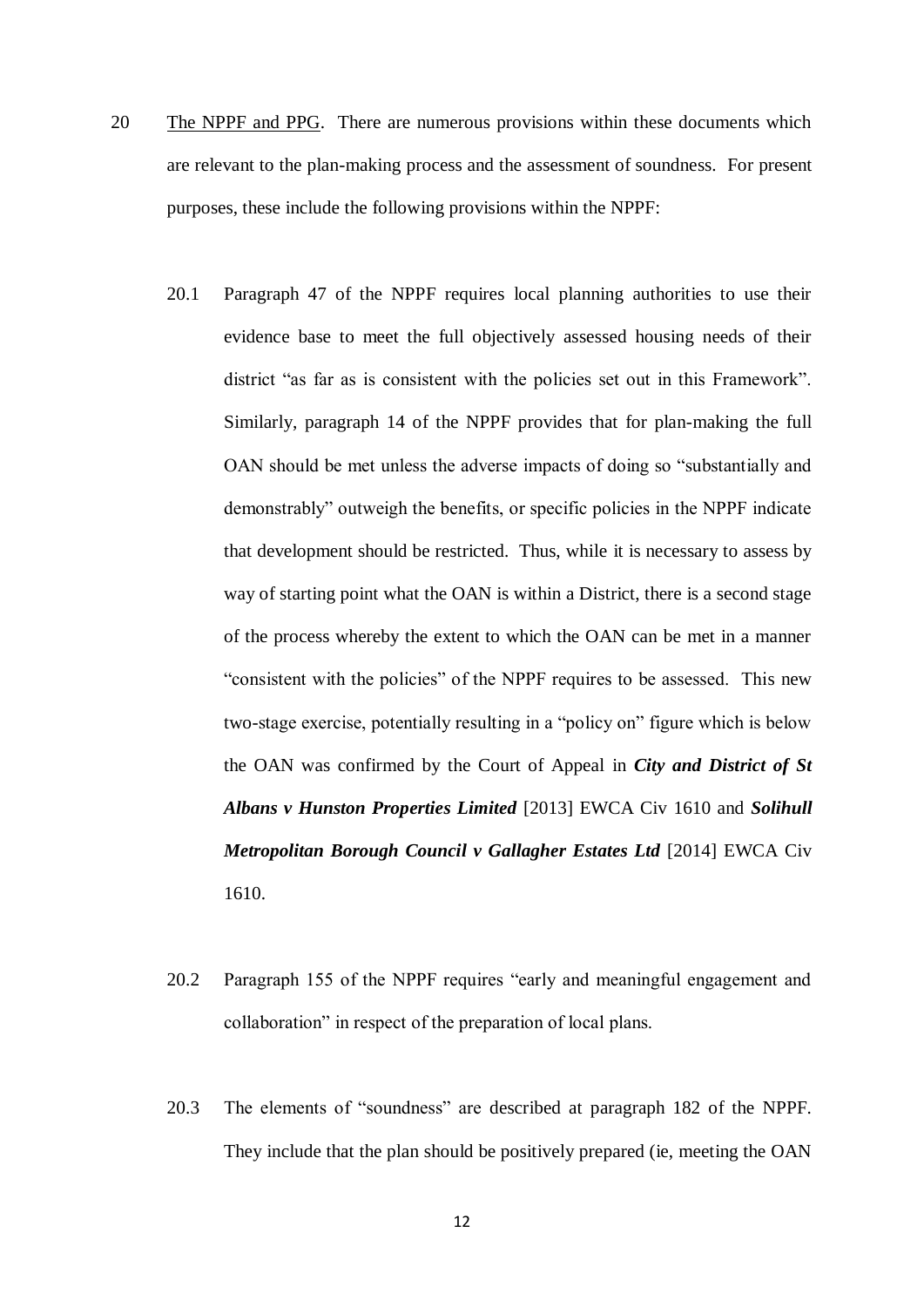together with unmet requirements of neighbouring authorities, when this is reasonable), justified (ie, "the plan should be the most appropriate strategy, when considered against the reasonable alternatives, based on proportionate evidence"), effective, and consistent with national policy.

### *Analysis*

- 21 In our view, it is likely that progressing the emerging local plan straight to a regulation 19 exercise in the autumn of 2015 pursuant to the most recent version of the LDS, and without a further regulation 18 consultation exercise, will render the process unlawful, and thereby susceptible to an appropriately timed judicial review, or to challenge during the examination process. Our reasons are as follows.
- 22 First, we are struck by the generalised, high level nature of the August 2014 consultation exercise. This is a point that goes well beyond the fact that Winchfield was not specifically identified as the sole candidate for Option 4 purposes. In addition, no specific site was identified for any of the other Options, in particular Option 3. The Council is currently engaged on what will (presumably) be rigorous testing, duly informed by the instruction of external experts as appropriate, of the key sites / opportunities under Options  $1 - 4$ , pursuant to the mandate contained in the 8/1/15 resolutions. It is self-evident that the whole landscape of the issue of housing distribution will look completely different once this testing process has been carried out. It cannot be predicted what sites or Options will be essentially ruled out (whether as undeliverable, or because of the environmental harm the specific proposal would cause), or what realistic sites or strategies will emerge as coherent and sustainable proposals. For example, we understand there are representations that the realistic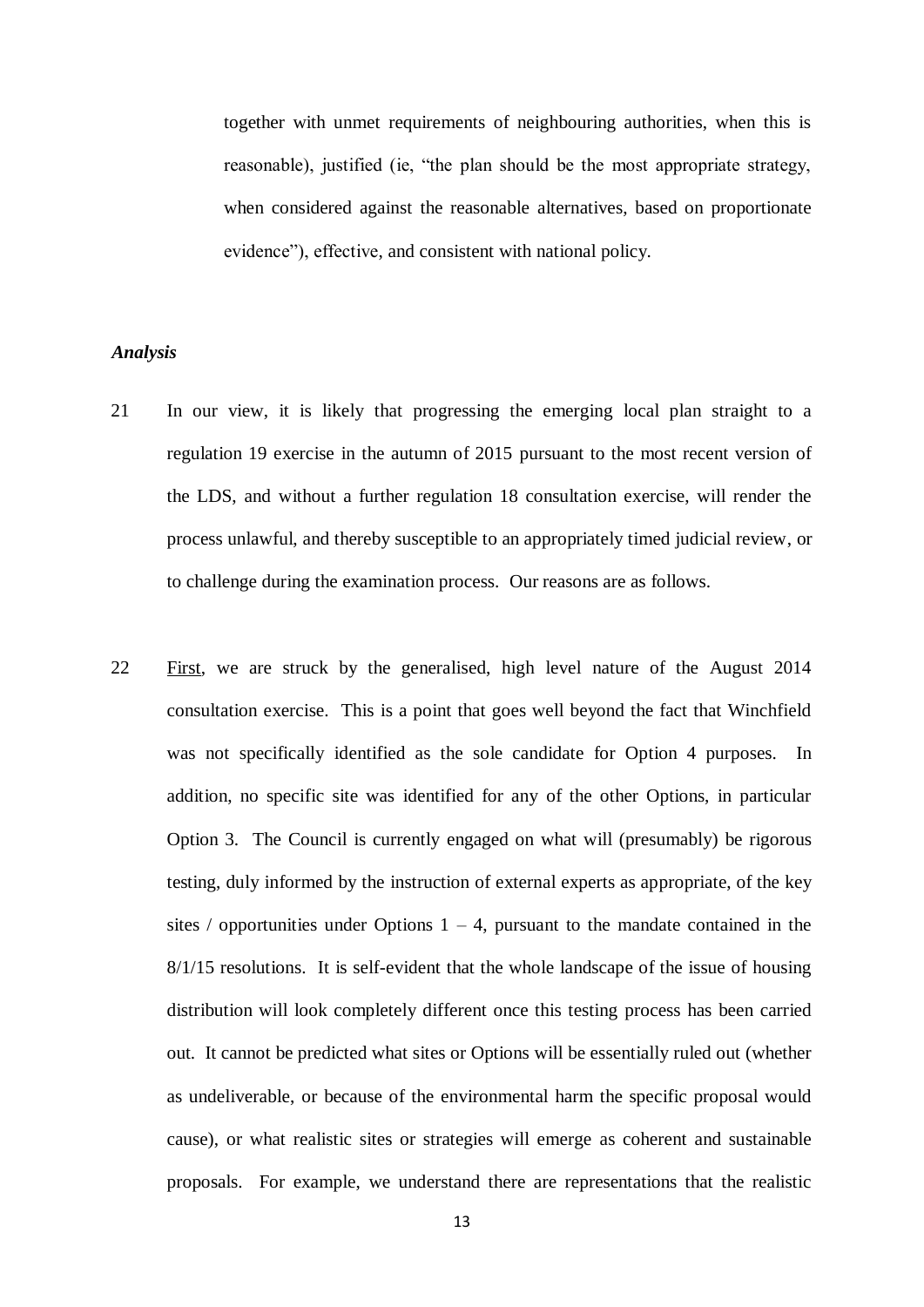capacity of brownfield sites is not the 750 assumed by the Council's preferred strategy, but something nearer to 3,500. If this were correct (or even if it were only partially correct) that would itself significantly change the extent to which other Options were required to be called upon. Further, if coherent SUE proposals emerge (ie, if the sites at Murrell Green and/or Lodge Farm and/or any other comparable proposal are assessed as realistic candidates for development), it is plain that the need for an Option 4 may well evaporate. The same approach applies in respect of the numerous alternative candidate locations for an Option 4 new settlement set out in the Summary of the Consultation Responses paper (or, indeed, any subsequent proposals). In short, once (following "testing") there is "flesh on the bone" as to what the various Options actually mean in practice (and what the environmental benefits and costs of each will be), it is only then that real decisions can be made regarding housing distribution. In our view, a failure to afford an opportunity for regulation 18 consultation at that stage would be a clear breach of (a) Regulation 18 of the 2012 Regulations, (b) Regulation 13 of the 2004 Regulations, and (c) paragraph 155 of the NPPF (which "must" be taken into account by the Council, per section 19 of the 2004 Act). As regards the draft note of Inspector Holland's (see paragraph 15 above), we do not agree that the brief advice recorded fully explains the circumstances in which a further regulation 18 consultation exercise will be required, but it suffices for present purposes to observe that it is here self-evident that, once "flesh is on the bones" following detailed analysis, the planning landscape will be substantially different from that which was the subject of the Autumn 2014 consultation exercise.

23 Second, it is striking to note that the LDS was altered *after* the August 2014 consultation exercise. It is clear that this has led to concerns by residents that a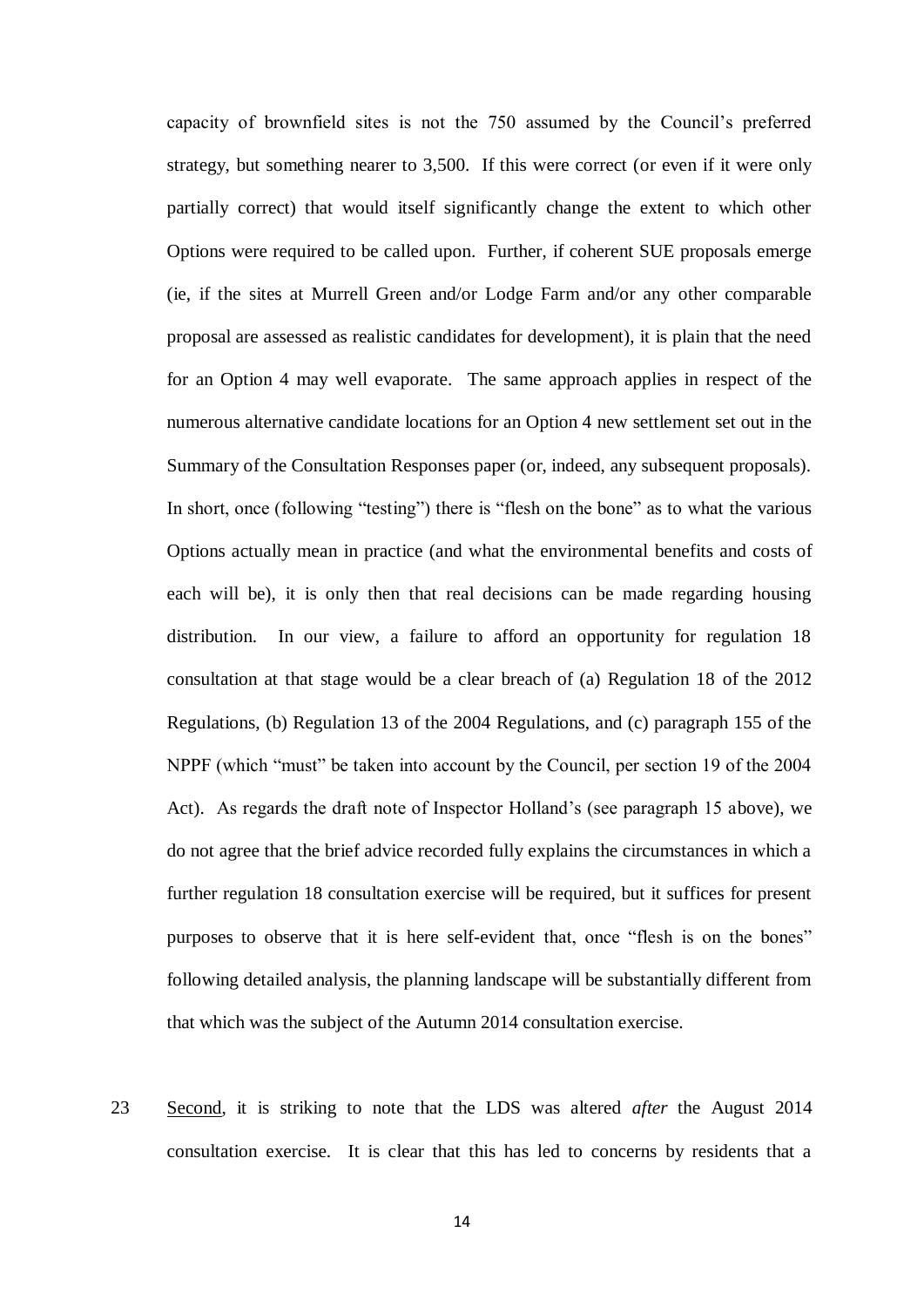misleading impression was given to them given (a) the generalised scope of the consultation exercise, and (b) the important background consideration that, at the relevant time, residents were being promised (per the April 2014 version of the LDS then extant) a further opportunity to make representations. This is the complaint advanced by Hartley Wintney Parish Council, and it would appear to be a complaint of substance. Moreover, in our view, unless the Council re-instates a further regulation 18 consultation exercise at the appropriate time, it will (a) be acting contrary to the legitimate expectation of those who either did or did not submit consultation responses in the August – October 2014 exercise, that they would have a further opportunity to make representations once the "specifics" of the plan were better developed, and will (b) constitute a breach of section 19(1) of the 2004 Act that "local development documents must be prepared in accordance with the local development scheme". As to the latter point, it would make a nonsense of section 19(1) if a council could (with what amounts to retrospective effect) alter an LDS, to the manifest prejudice of consultees. Here, having held a consultation exercise at a time when it was being represented that a further opportunity would later be afforded, it is contrary to the purpose of section 19(1) for the Council to change that, after the first consultation exercise is concluded. We strongly doubt that Inspector Holland was aware of the full picture explained above at the time of his 20/10/14 meeting with the Council.

24 Third, we note that the August - October 2014 exercise consulted only on matters relating to housing distribution. This results in two compelling and free-standing objections to the Council's current proposal of scrapping a second regulation 18 consultation exercise, namely: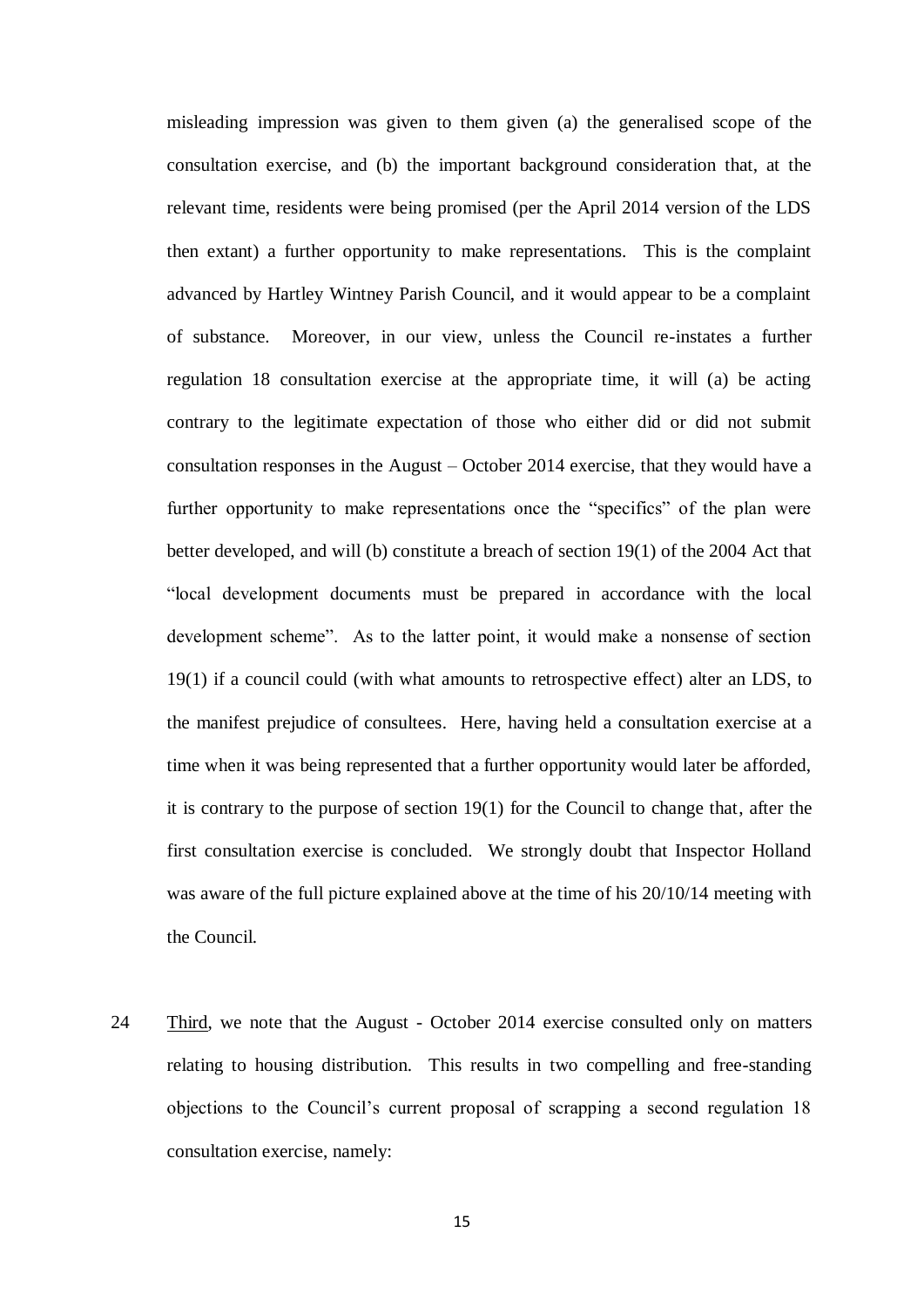- 24.1 There was no consultation on the extent of need that should be met within the District. Indeed, there is no evidence that to date there has been any consideration by the Council of the "reasonable alternative[s]" of providing less than the OAN, on environmental grounds. In our view, it is elementary, and consistent with the 2004 and 2012 Regulations and the NPPF, that such an issue must be properly assessed in the SA/SEA and thereafter the subject of proper consultation (at a time when responses are capable of influencing the contents of the emerging plan).
- 24.2 There has been no regulation 18 consultation at all on issues such as employment, retail, transport, infrastructure (or, indeed, anything other than housing distribution). It is inconceivable that a coherent and sound local plan could emerge without addressing most (at least) of these issues, to which the "duty to co-operate" is likely to apply as well. Indeed, there is a clear link between these topics and housing provision / distribution. We note also that the current evidence base on these matters is, in many instances, significantly out of date. Regulation 18 of the 2012 Regulations plainly requires consultation on the "subject" of a proposed local plan. Thus, the Council presently appears to be in a hopeless position if it maintains its current course. Either it will proceed with a plan that does not address fundamental matters (thereby exposing itself on the "soundness" issue), or it will incorporate matters which have indisputably not been the topic of *any* regulation 18 consultation.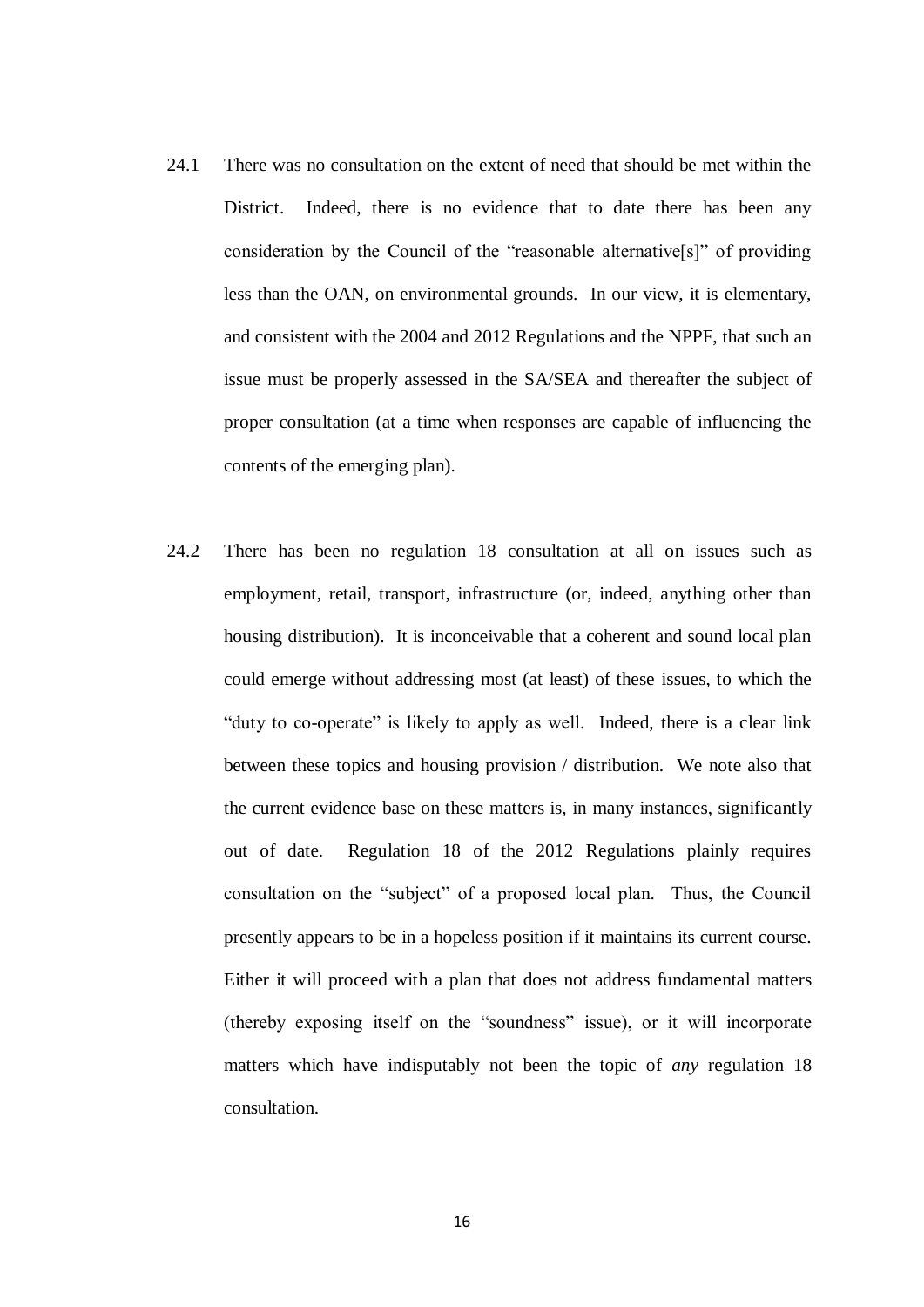- 25 Fourth, we note also that the regulation 18 exercise was conducted at a time when the "duty to co-operate" discussions with Rushmoor and Surrey Heath are at a very early stage. So long as the Council pursues such discussions in the robust and inquisitive manner which is expected of it, it is presently unclear what additional (or reduced) proposals will emerge in terms of the District's proposed housing provision. In the event that the general position materially changed between August 2014 and the outcome of "duty to co-operate" discussions, it would be most surprising if the Council opted not to engage in public consultation on the same. In particular, the criticisms of the Council's first regulation 18 consultation exercise as misleadingly incomplete will be re-inforced if the preference for Option 4 leads to increased housing requirements in consequence of the outcome of "duty to co-operate" discussions.
- 26 Finally, we address the issue as to when the contentions explored above can be pursued. Clearly, the points can be taken during the examination process as objections to the soundness and/or lawfulness of the emerging plan.
- 27 In addition, so long as a judicial review is issued prior to submission of the document for examination, it will not be barred by the ouster provisions in s113 of the 2004 Act: see *The Manydown Company Limited v Basingstoke and Deane Borough Council* [2012] EWHC 977 and *IM Properties Development Limited v Lichfield District Council* [2014] EWHC 2440.
- 28 It is to be hoped that the Council will re-consider their recent "volte face" on a second regulation 18 consultation exercise once the outcome of further testing is available. A